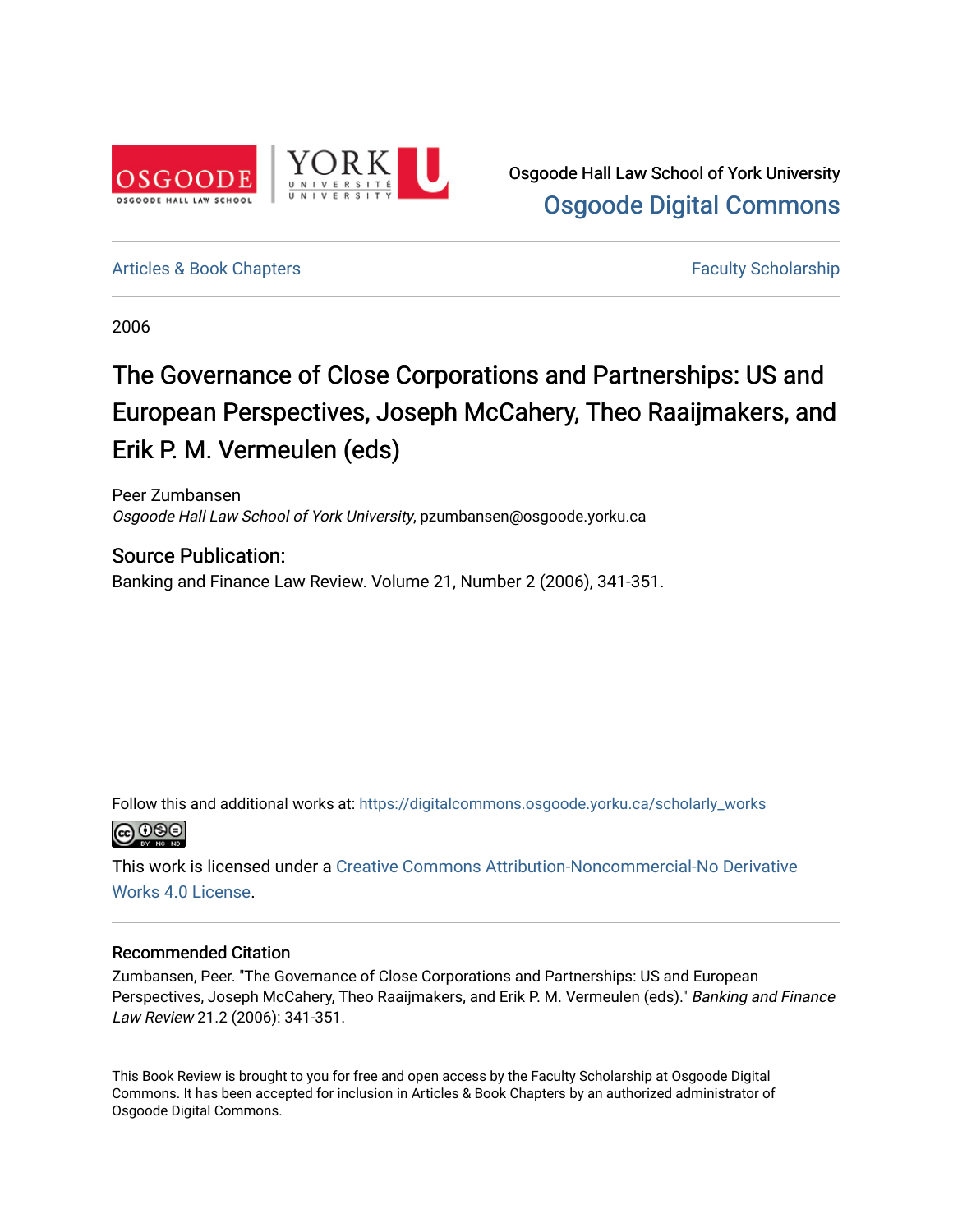## **The Governance of Close Corporations and Partnerships: US and European Perspectives**

Joseph McCahery, Theo Raaijmakers and Erik P.M. Vermeulen (eds) (Oxford University Press: Oxford & New York, 2004)

### *Peer Zumbansen*\*

 "Although large public corporations are certainly the most visible manifestations of the corporate form, they are not the most common".<sup>1</sup> This observation could serve as the starting point for the inquiries that concern the authors contributing to this volume. In the context of the much debated and criticized model of the publicly traded corporation,2 the contributors to *The Governance of Close Corporations and Partnerships* explore the regulatory and policy challenges of the small and middlesized enterprises (SMEs), closed (or close) corporations, limited liability companies (LLC) and limited liability partnerships (LLP). Based on an international conference in 2001, their papers bring together the latest legal and economic assessments of these forms of business association.

The volume provides a welcome addition to international scholarship in this field of company law. The book's editors, Joseph McCahery, Theo Raaijmakers, and Erik Vermeulen, are leading authorities on corporate law in

 $\overline{a}$ 

Europe and the United States (US). The void they fill may be illustrated by a cursory example from some recent legal literature: "There is a distinction between a private and a public company. A public company must have a minimum issued share capital … A public company may, but a private company may not, offer its shares for sale to the public".<sup>3</sup> Such a pithy observation hardly captures the complexity of private companies in today's dynamic corporate environment. $4$  As the changing economic realities of closely held corporations continue to challenge the traditional legal categorization of corporate forms, only a comprehensive assessment of their legal and economic milieu can provide an adequate picture of the close corporation. This volume succeeds in introducing the key issues raised by the law of close corporations and partnerships, while exploring the subject-matter from a variety of theoretical angles.

The book is well-structured and easy to navigate. It begins with an excellent introduction by Joseph McCahery, followed by 15 chapters grouped into four themes.

Part I of the book, dealing with the first theme, explores the "Theory of Partnership Law and Close Corporations". It commences with the republication of Henry Hansmann's and Reinier Kraakman's seminal article, "The Essential Role of Organizational Law".<sup>5</sup> Other important chapters in this section include "An Economic Analysis of Shared Prop-

<sup>\*</sup> Osgoode Hall Law School, York University, Toronto.

<sup>&</sup>lt;sup>1</sup> C. Nicholls, *Corporate Law*  $\left(\frac{1}{2}, 2005\right)$ . 91.

See only the successful launch of Joel Bakan's The Corporation 2004), first published as a book, subsequently turned into a film.

<sup>&</sup>lt;sup>2</sup><br>3 J. Lowry and L. Watson, *Company Law*  **(Reed Elsevier 2001), 1.16.** 

See only P. DiMaggio, 'Introduction: Making Sense of the Contemporary Firm and Prefiguring the Future', in *The Twenty-First Century Firm* (P. DiMaggio ed., Princeton University Press 2004), 3-30.

Originally published in (2000) 110 Yale L.J. 387.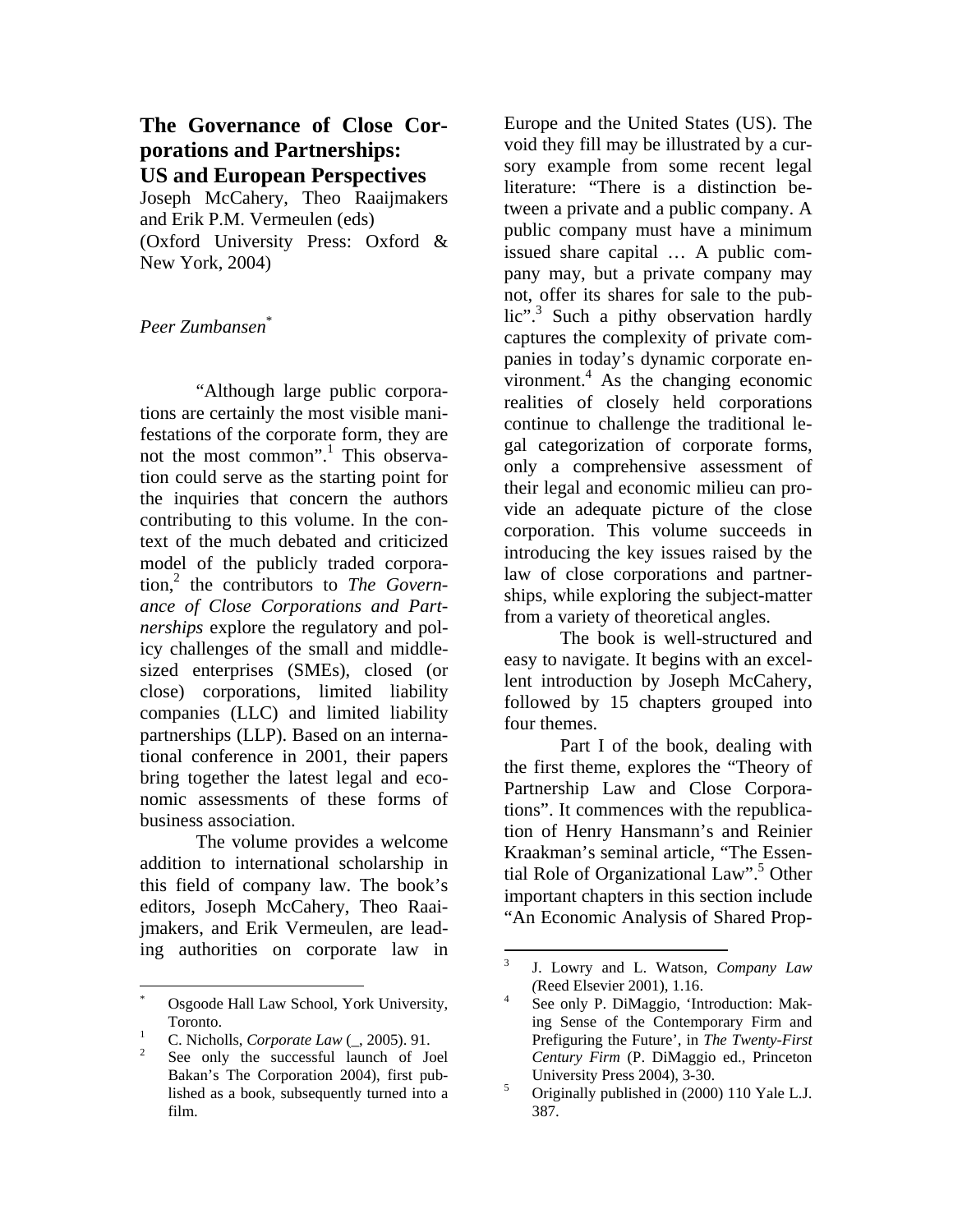erty in Partnership and Close Corporations Law"6 (John Armour and Michael J. Whincop), "Waiting for the Omelet to Set: Match-Specific Assets and Minority Oppression in Close Corporations"7 (Ed Rock and Michael Wachter), and "Bracketed Flexibility: Standards for Performance Level the Playing Field"<sup>8</sup> (Claire Moore Dickerson).

Of the other three parts, the second addresses the "Evolution of Partnerships and Closely Held Partnerships", with contributions from Larry Ribstein,<sup>9</sup> J. William Callison, $10$  and the editors McCahery and Vermeulen. $11$  The third section offers a distinctive comparative perspective, addressing "Legislative Reform Initiatives in the United Kingdom and the United States". It includes chapters by Deborah DeMott, $^{12}$  Judith Freedman,<sup>13</sup> Geoffrey Morse,<sup>14</sup> Allan Walker Vestal<sup>,15</sup> and Donald Weidner.<sup>16</sup>

- Originally published in (1999) 24 J. Corpo $r_{\text{rational}}$  ation Law 913.
- Previously published in (2001) 26 J. Corporation Law 1001.
- "The Evolving Partnership", previously pub-
- lished in  $(2001)$  26 J. Corporation Law 819.<br><sup>10</sup> "Federalism, Regulatory Competition, and the Limited Liability Movement: The Coyote Howled and the Herd Stampeded", previously published in (2001) 26 J. Corpora-
- tion Law 951.<br><sup>11</sup> "The Evolution of Closely Held Business Forms in Europe", previously published in
- (2001) 26 J. Corporation Law 855.<br><sup>12</sup> "Transatlantic Perspectives on Partnership Law: Risk and Instability", previously pub-
- lished in (2001) 26 J. Corporation Law 879. 13 "Limited Liability Partnerships in the United Kingdom: Do They Have a Role for Small Firms?", previously published in (2001) 26
- J. Corporation Law 897 (with V. Finch). 14 "Limited Liability Partnerships and Partner-
- ship Law Reform in the United Kingdom". 15 "Drawing Near the Fastness? The Failed US Experiment in Unincorporated Business En-

The fourth part and theme of the volume concerns "The European Private Company and Partnership Reform in the European Union". It features chapters by Robert Drury,<sup>17</sup> Theo Raaijmakers,<sup>18</sup> and Peter Essers and Gerard Meussen.<sup>19</sup> The book closes with the text of the European Private Company Draft Regulation. $20$ 

For some time, the study of the governance of private companies<sup>21</sup> seemed a quiet backwater of legal research and policy reform. The noisy calls for corporate governance reform in the aftermath of financial scandals such as Enron, Worldcom and  $Tyco<sup>22</sup>$  further drew policy-makers' and scholars' attention away from the regulation of SMEs and its variants. The international debate over convergence or divergence of corporate governance regimes has been driven primarily by the integration of global financial markets and subsequent pressures on rules of corporate financial transparency and control. Close corporations remained – for a long time – un-

tity Reform", previously published in (2001)

- 26 J. Corporation Law 1019. 16 "Pitfalls in Partnership Law Reform: Some US Experience", previously published in
- (2001) 26 J. Corporation Law 1031.<br><sup>17</sup> "Private Companies in Europe and the
- European Private Company".<br><sup>18</sup> "The Reform Agenda for Partnerships and Closely Held Companies in the Netherlands and the European Union".
- <sup>19</sup> "Taxation of Partnerships/Hybrid Entities".<br><sup>20</sup> See further S. Brown, "The European Privat
- See further S. Braun, "The European Private Company: A Supranational Company for Small and Medium-sized Enterprises?"
- (2004) 5 German L. J. 1393.<br><sup>21</sup> For the historical background of the distinction between the public and the private
- company, see Nicholls, note 1, 92-97.<br><sup>22</sup> See the excellent account by W.W. Bratton, "Enron and the Dark Side of Shareholder Value", (2002) 76 Tulane L. Rev. 1275.

 $\overline{a}$ 6 Previously published in (2001) 26 J. Corporation Law 983, as part of the Symposium on "Unincorporated Business Entities". 7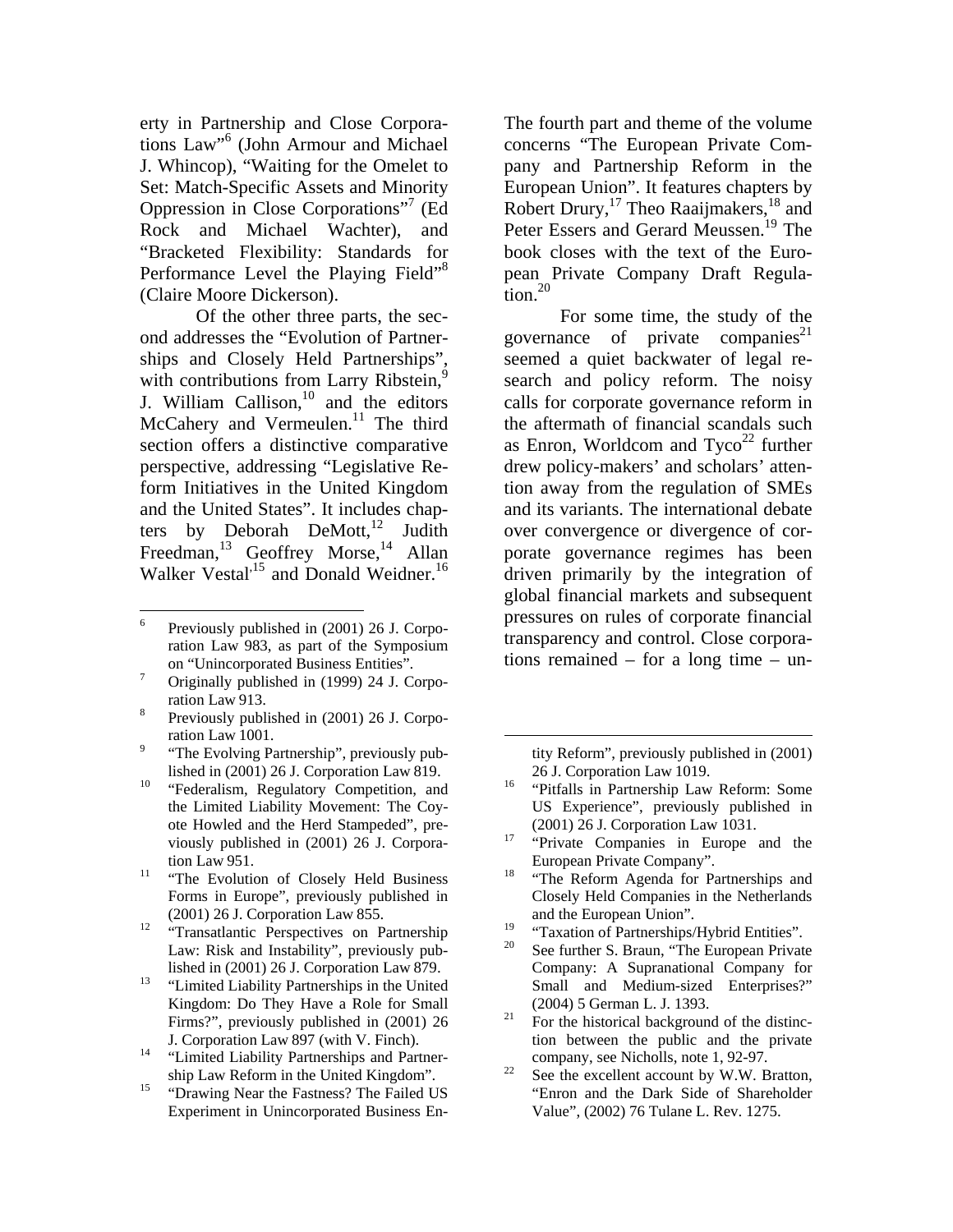touched by this discussion and legislative reform.<sup>23</sup>

Recently, themes such as minimum capital requirements, disclosure rules and minority shareholder rights have in various ways preoccupied national regulators and reformers in the US and European Union (EU) member states. $^{24}$  Those developments are richly documented and analyzed in this volume. The discussion in Europe was facilitated by several seminal decisions of the European Court of Justice (ECJ). These rulings seriously undermine the so-called 'Real-Seat theory' (i.e., the applicable law is defined by the place of the company's central administration), which had for many years thwarted any meaningful discussion of the merits (and dangers) of regulatory competition in Europe. $25$  National company law regimes governed the incorporationas well as the size and formation of the firm's minimum's capital requirements.<sup>26</sup> With

the Real-Seat theory preventing legal recognition of firms incorporated in other member states, companies in the EU effectively did not enjoy freedom of movement. Therefore, one could not speak about a market for corporate charters – such as had long been the case in the US.

Since the ECJ rendered its rulings in *Centros* (1999), *Überseering* (2002) and *Inspire Art* (2003),<sup>27</sup> a new climate for regulatory reform has emerged in the EU. But numerous regulatory and policy barriers remain. In Germany, for instance, a plethora of rescue attempts were made in the wake of *Centros* to maintain the hegemony of German company law over foreign corporations operating in Germany.<sup>28</sup> The pressure in Germany to adapt the new legal situation was particularly high.<sup>29</sup> It is against this background, that the debate over regulatory competition and freedom of choice in EU company  $law^{30}$ 

- $29$  The latter might be documented by the ongoing and recently increased attempts to reform the minimum capital requirements of the German *Gesellschaft mit beschränkter Haftung* (GmbH – Limited Liability Company); see hereto P.C. Leyens, "Company Law in Germany – Recent Developments and Future Developments" (2005) 6 German L. J. 1407 at  $1409.$ <br>30 S. Deakin, "Regulatory Competition ver-
- sus Reflexive Harmonisation in European Company Law", in *Regulatory Competi-*

<sup>23</sup> 23 G. Bachmann, *Grundtendenzen der Reform geschlossener Gesellschaften in Europa, 30 Zeitschrift für Unternehmens- und* 

*Gesellschaftsrecht* ( $\sim$  2001), 351 at 351.<br><sup>24</sup> See the chapters in this volume by Raaijmakers, Vestal, Weidner and Callison, Freedman, Morse, and McCahery and Vermeulen. The latter, in "The Evolution of Closely Held Business Forms in Europe" (previously published in (2001) 26 J. Corporation Law. 855), comment: "While scholars have debated the advantages of private company statutes for more than a decade, the discussion of competition-based lawmaking for limited liability companies in Europe

presents a new departure".<br><sup>25</sup> See already D. Charny, "Competition". among Jurisdictions in Formulating Corporate Rules: An American Perspective on the 'Race to the Bottom' in the European Communities" (1991) 32 Harvard Inter'l

L. J. 423.<br><sup>26</sup> See O. Kahn-Freund, "Some Reflections on Company Law Reform" (1944) 7 Modern L. Rev. 54 at 57: "at the present moment, it is almost unbelievably easy

and even more unbelievably cheap to

form a corporation in this country." 27 See Case C-167/01, *Kamer van Koophandel en Fabrieken voor Amsterdam v. Inspire Art Ltd.* For analysis, see H.C. Kersting & C.P. Schindler, "The ECJ's Inspire Art Decision of 30 September 2003 and its Effects on Practice" (2003) 4 German L. J. 1277.<br><sup>28</sup> See only H. Halbhuber, "National Doc-

trinal Structures and European Company Law" (2001) 38 Common Market L. Rev. 1385.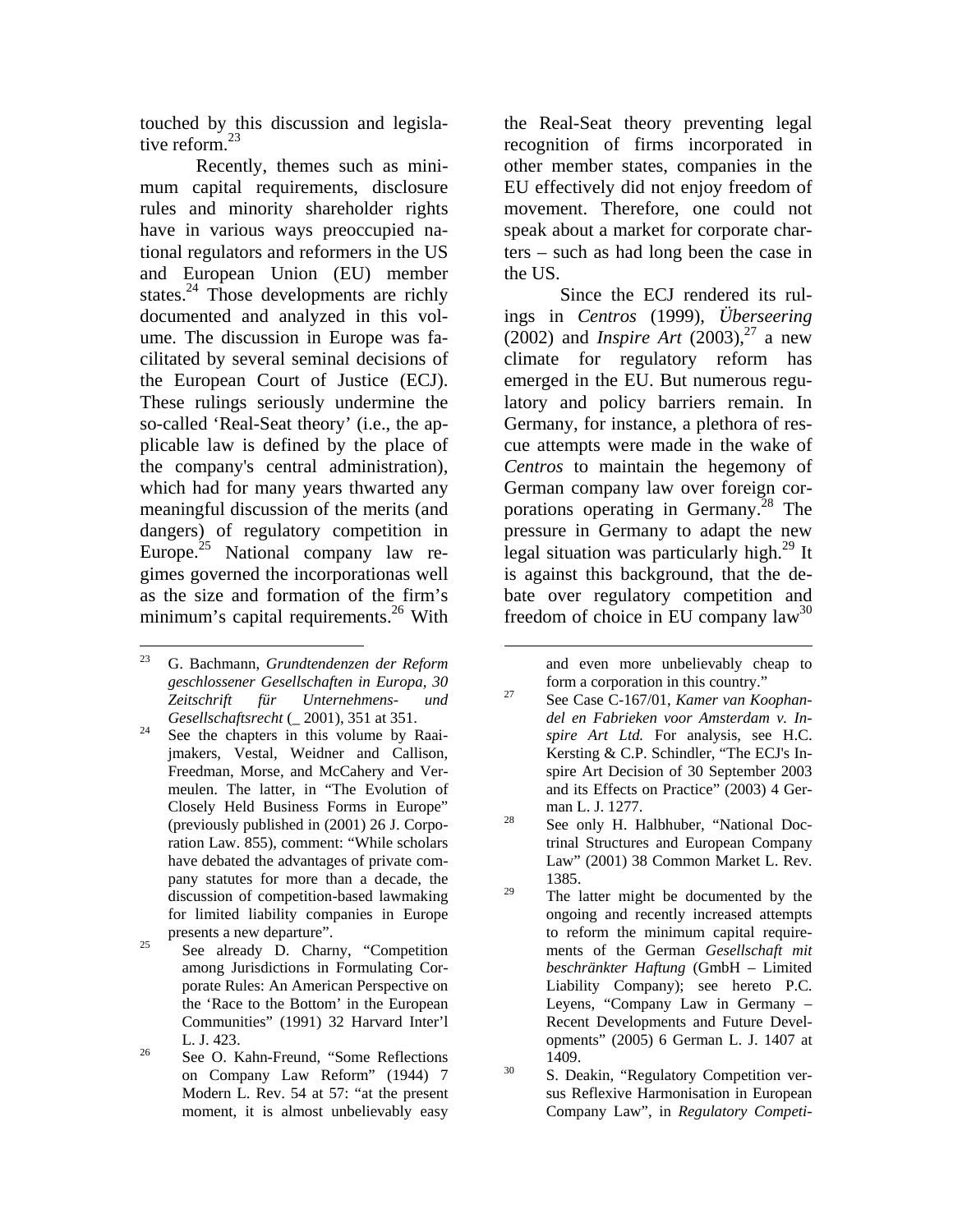is acquiring a more prominent place among EU company law scholars and policy-makers.31 This development also highlights the particular regulatory challenges that follow from the type of corporation forms that prevail.

In his introduction, McCahery discusses the current challenges faced by reformers on the corporate law applicable to SMEs. His overview begins with the recognition that a single type of limited liability corporation cannot meet the specific demands that follow from businesses' commercial operations in different markets. The private company, the close, or closely held corporation – in contrast to the large, publicly held corporation – is evolving into different forms of limited liability companies (LLC) and limited liability partnerships (LLP). But while legislative reform has greatly improved the range of organizational flexibility, the need for an adequate regulatory framework of SMEs has increased. It seems that with every step towards a further reduction of the corporate owner's personal liability, the fundamental question resurfaces of how to effectively guarantee the protection of minority shareholders and creditors. Concurrently, reformers must determine the appropriate balance between organizational freedom and regulatory protec-

 $\overline{a}$ 

tionism. McCahery (later jointly with Vermeulen in the volume) rightly points to the traditional reluctance of many national lawmakers to improve their company laws. The tension between the Anglo-Saxon *enabling* approach to corporate governance, and the continental European emphasis on *mandatory* company law rules,<sup>32</sup> unfolds just as powerfully in the closely held corporation as it does with the large, public corporation.

The volume is also distinctive for the reconsideration some contributors give to the long-standing nexus-ofcontracts theory of the firm.<sup>33</sup> They do so in light of the dynamics between the emergence of the unincorporated firm with limited liability, on the one hand, and private equity investors' desire for high standards of corporate governance, on the other. It is this tension that defines the SME compared to the larger, public corporation, where the traditional lines of conflict run between the dispersed shareholders (or, increasingly institutional investors) and the company's management.

Hansmann and Kraakman in their chapter explore this tension by revealing the Janus-faced nature of limited liability. They distinguish between two forms of corporate asset partitioning to meet creditors' claims. The first form, "af-

*tion and Economic Integration. Comparative Perspectives* (D.C. Esty and D. Geradin eds, Oxford University Press

 $2001$ ) 190.<br><sup>31</sup> To assess the dramatic changes to the early beginnings, see only C. Schmitthoff, "The Future of the European Company Law Scene", in *The Harmonisation of European Company Law* (C. Schmitthoff ed, London 1973) 3, highlighting the crucial importance of harmonized company laws for the European market.

 $32$ 32 J.W. Cioffi, *Corporate Governance Reform, Regulatory Politics, and the Foundations of Finance Capitalism in the United States and Germany*, 1 CLPE Research Paper Series No. 01 (September  $2005$ ,  $7-11$ .<br><sup>33</sup> The original theory was developed by

M.C. Jensen and W.H. Meckling, "Theory of the Firm: Managerial Behavior, Agency Costs and Ownership Structure", (1976) 3 J. Fin. Econ. 305; and A.A. Alchian and H. Demsetz, "Production, Information Costs, and Economic Organization", (1972) 62 American Econ. Rev. 777.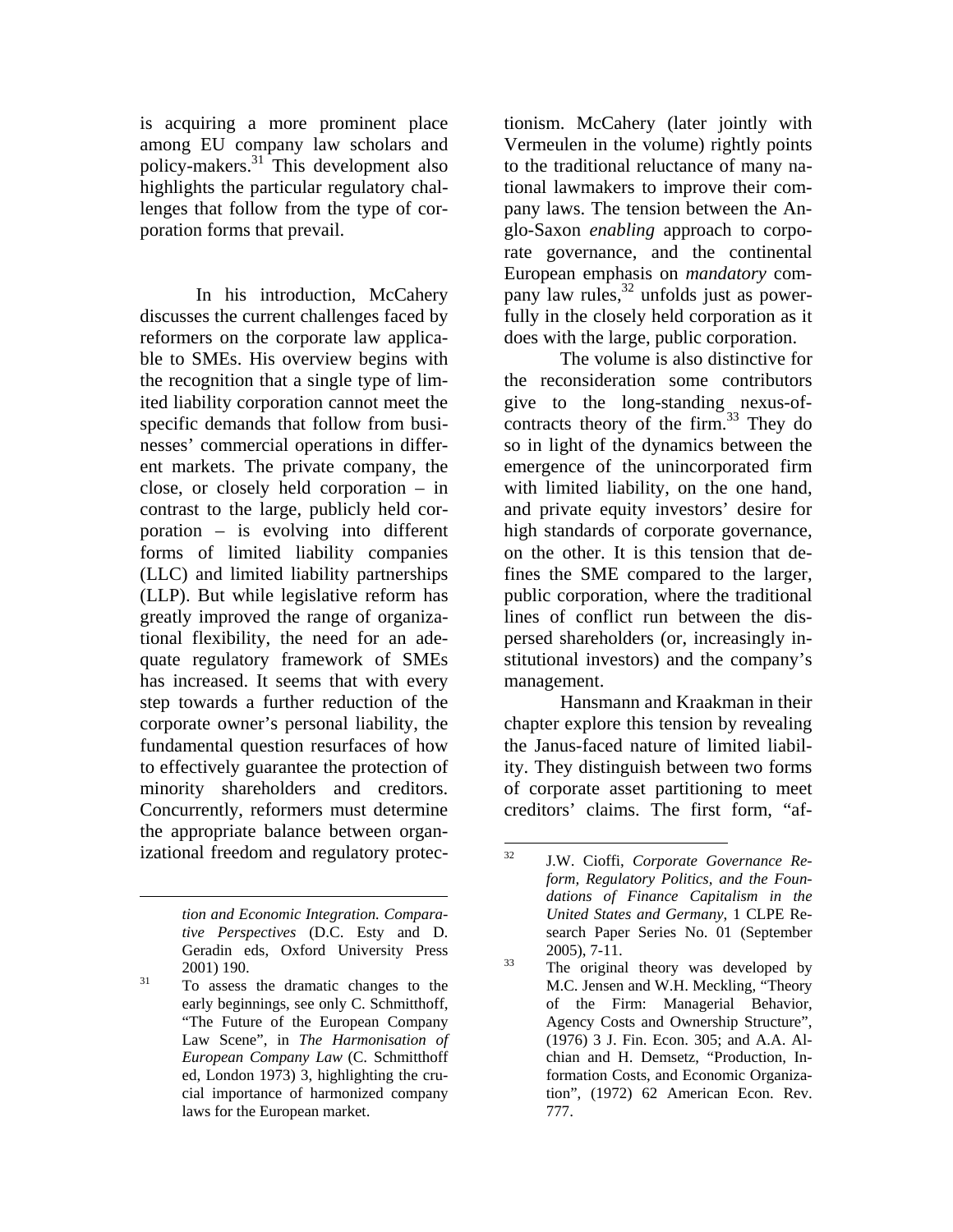firmative asset partitioning", prioritizes the claims of creditors against assets held by the company with whom the firm contracts in its own name. And only secondarily, if ever, will the claims of personal or business creditors of the firm's owners be met. Thus, affirmative asset partitioning creates a distinct fund for the firm's creditors, thereby giving them a prior claim on the firm's assets before the owners' personal creditors can realize their claims. In contrast, "defensive asset partitioning" shields the firm's owners' assets from creditors' claims against the firm. In this form, limited liability shields investors' personal assets. In both cases, limited liability distinguishes between the firm's and the owners' assets, but the perspective differs in each case. While the latter focuses on the traditional model of limited liability (limiting the investors' risk while augmenting the creditors' risk), the former strengthens the position of the firm's creditors.

While Hansmann's and Kraakman's central contention is that property law eventually renders a better understanding of the limited liability firm than contract law, $34$  their distinction between defensive and affirmative asset partitioning in fact illustrates much more. From the perspective of creditors' rights on the firm, not only does the specific nature of the business entity become apparent, but also the nature and scope of the norms governing this entity.

Regulatory (jurisdictional) competition versus state intervention is a further important concern of many contributors in this volume. Ribstein underlines the relevance of regulatory competition that many perceive as having been notably strengthened through the ECJ's *Centros* decision. He highlights the ex-

ample setting role of the US in allowing "'horizontal' jurisdictional competition to facilitate market-testing, variety, and evolution of laws". He elaborates that: "the best path for Europe is to facilitate competition regarding business association laws rather than eliminating competition through 'harmonization'".<sup>35</sup> But Ribstein does not share the enthusiasm about the *Centros* case law in Europe, because he fears that "significant differences" continue to remain between the US and the EU. He is not convinced that *Centros* fully set aside the Real Seat doctrine: "inherent legal, cultural, language, historical, and other differences among European countries may play a greater role in constraining firms' ability to choose from among different jurisdictions".<sup>36</sup> Europe's ways, then, may continue to follow different paths from those of the US. While Ribstein postulates that "[m]arkets, and not government, have the wisdom to guide firms in an uncertain world", $37$  in his view the EU is some way off from the type of regulatory competition pervasive in the US.

Indeed, not everyone has strongly supported regulatory competition.38 While the generous availability of limited liability to small firms and partnerships – e.g. the introduction of the LLP in the United Kingdom  $(UK)^{39}$  and

<sup>34</sup> Hansmann and Kraakman, note \_, 26

 $35$ 35 "The Evolving Partnership (previously published in (2001) 26 J. Corporation Law.

<sup>819), 185.&</sup>lt;br> $\frac{36}{37}$  Ibid, 185-6.

 $\frac{37}{38}$  Ibid, 187.

The debate has been going for a long time. For its beginnings in company law, see W. Cary, "Federalism and Corporate Law: Reflections Upon Delaware" (1974) 83 Yale L. J. 663; R. Winter, "State Law, Shareholder Protection, and the Theory of the Corporation" (1977) 6 J. Leg. Stud. 251.

 $39$  See the contributions from Freedman, Morse, and McCahery & Vermeulen, in this volume.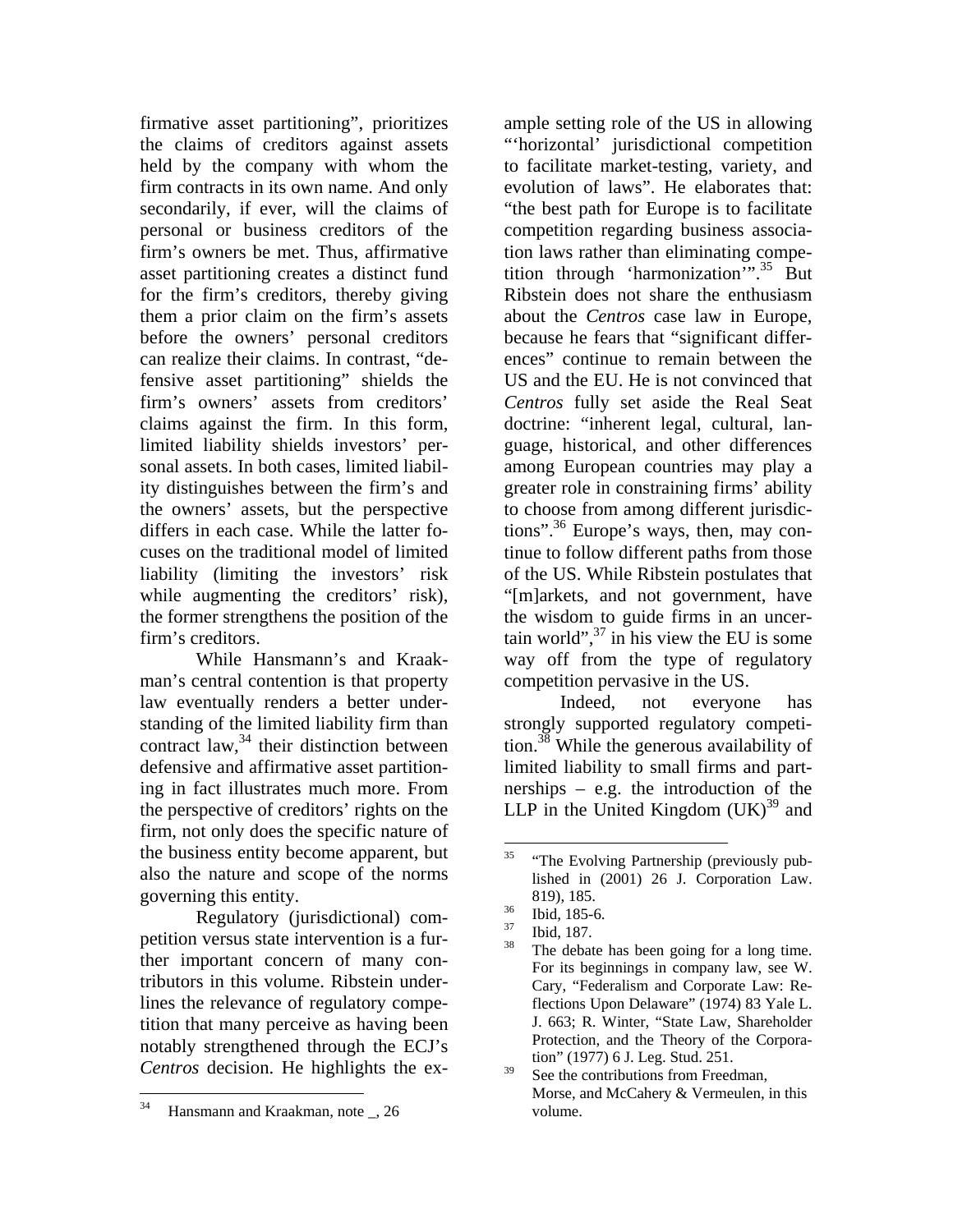the enactment of LLC statutes by US state legislatures<sup>40</sup> – can provide investors with a flexible investment vehicle with attractive financial incentives, it has its drawbacks.<sup>41</sup> Other policy instruments must rectify the loss of security and monitoring leverage over the firm engendered by limited liability. Judith Freedman and Geoffrey Morse review this problem with regard to the UK, while J. William Callison critiques the supposedly firm theoretical basis for favoring limited liability corporations.

Joseph McCahery and Erik Vermeulen in their chapter recognize the obstacles in the EU for regulatory competition. But while their declared goal is "to extend the debate over regulatory competition to closely held organization forms", $^{42}$  they argue that this alone will not suffice. "Solving the problems of European company law will take more than the introduction of competition between member states".<sup>43</sup> The authors explain that though the recent blows to the EU's Real Seat doctrine may create "incentives for governments to create better business organization vehicles", national company laws retain significant differences concerning minimum capital requirements and public disclosure rules.<sup>44</sup> Striking differences among company law regimes throughout the EU continue to hinder attempts to move the EU Company Law agenda forward.<sup>45</sup> And yet,

- of their activities".<br>  $^{42}$  McCahery and Vermeulen, note \_, 193.
- $\begin{array}{c} 43 \ 44 \ \text{m} \cdot 4 \end{array}$
- $^{44}$  Ibid, 194.
- 45 P. Zumbansen, "European Corporate Law and National Divergences: The Case of

the momentum for change is in place, induced by stock corporation and securities law reforms among other pressures.<sup>46</sup> Demands among foreign institutional investors and other stakeholders are pushing all EU states inexorably towards better disclosure rules and corporate financial transparency. $47$ 

Yet, McCahery and Vermeulen, after reviewing regulatory changes in the UK, France and Germany, observe that "the linkage of public corporation law to closely held corporations is likely to be inefficient".<sup>48</sup> This leads not only back to the debate about the economic efficiency of extending limited liability to close corporations, $4\frac{4}{9}$  but it also touches on the scope and shortcomings of the draft European Private Company (EPC) prepared by an international group of business leaders and legal experts. McCahery's and Vermeulen's verdict is as short as it is decisive: offering insufficient default rules that can be readily applied and too few incentives for corporate reorganization, the EPC is imbued with "the EC company law inertia". $50$ However, even an incomplete regulatory competition might provide some incentives for national legislators to learn

- The Politics of Corporate Governance Reform in Germany and the European Union"
- (2002) 24 Law & Policy 355.<br>  $\text{McCahery and Vermeulen, note }$ , 206.
- See Hansmann and Kraakman, Wachter and
- Rock, and Ribstein in this volume<br>
McCahery and Vermeulen, note \_, 208.

<sup>40</sup> See the contributions from Ribstein, Calli-

son, Vestal and Weidner in this volume.<br><sup>41</sup> Callison, note \_ , 254 explains: "It has been widely noted that corporate law limited liability provisions create incentives for excessive risk-taking by permitting corporations and their owners to avoid the full costs

Takeover Law", (2004) 3 Wash. U. Glob. Stud. L. Rev. 867; J. Wouters, "European Company Law: Quo Vadis?" (2000) 37

Common Market Law Review 257.<br><sup>46</sup> See, e.g., M. Rhodes and B. van Apeldoorn, "Capital Unbound? The Transformation of European Corporate Governance", in *Theories of Corporate Governance. The Philosophical Origins of Corporate Governance* (T. Clarke, ed. Routledge, 2004), 243. 47 J.W. Cioffi, "Restructuring 'Germany Inc':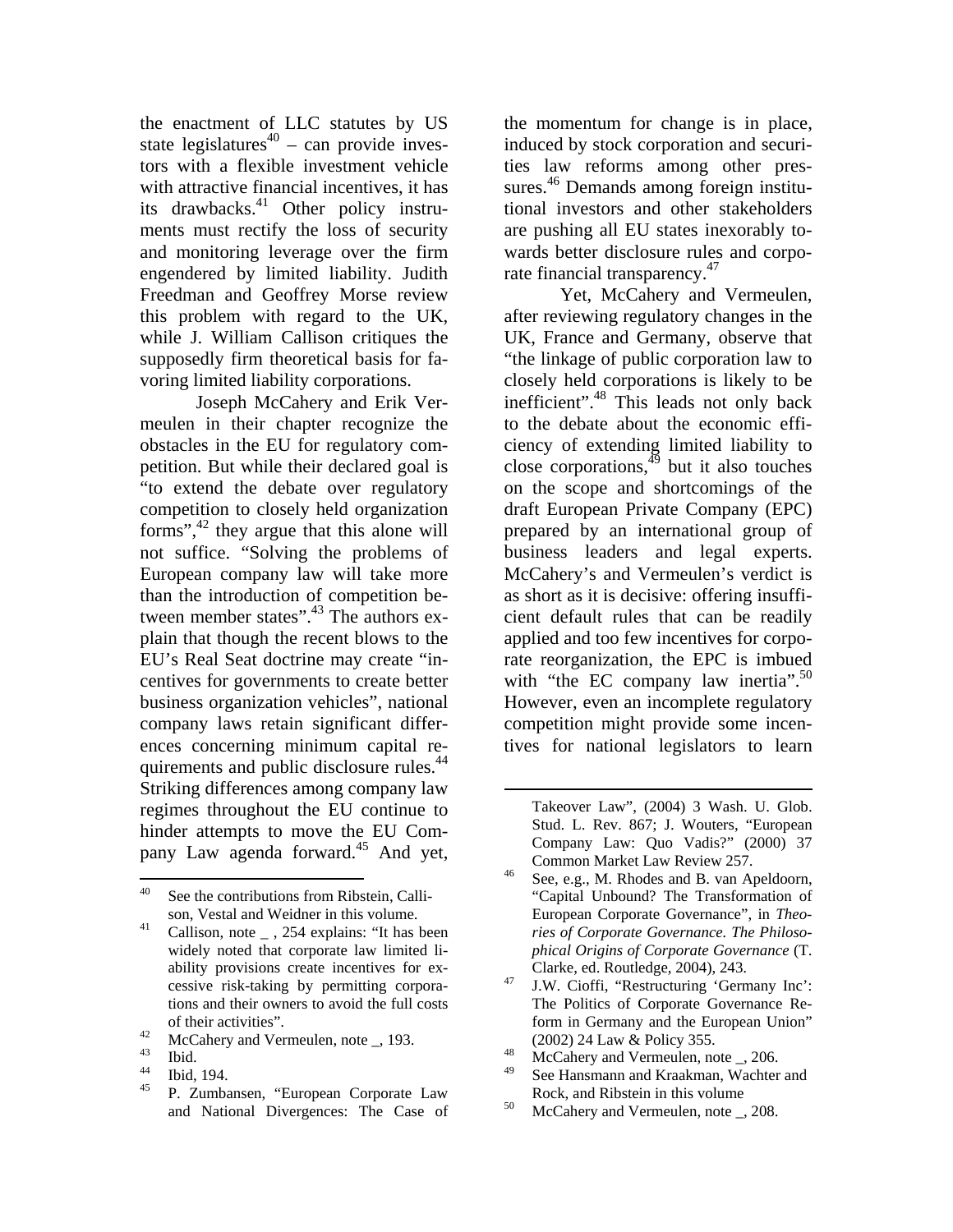from their neighbors. With their eyes close to the ground, McCahery and Vermeulen believe that "as Europe enters the competitive law making environment, lawmakers will mainly focus on the needs of business firms that are most likely to engage in forum shopping".51 The numerous incorporations of "German" firms under the rules of Britain's LLC must thus be seen in direct correlation with the increased attention given in Berlin to reforming the *Gesellschaft mit beschränkter Haftung*. The authors' note that the work of the quasiprivate corporate governance commission has brought about the largest changes in German (public) corporation law since the last major reform.<sup>52</sup>

Finally, this volume is significant for its contributions to the debates about the supposed efficiency and democracy of the limited liability corporation. Callison, following McCahery's and Vermeulen's chapter on EU developments, traces the dramatic extension of limited liability privileges to partnerships in the wake of the rise in importance of limited liability companies in the US. $53$  Callison identifies the origin of this development as the decoupling of partnership tax classification from personal liability, achieved when the US Internal Revenue Service granted limited liability companies favorable partnership taxation. Thereafter, most states in the US enacted limited liability partnership (LLP) stat-

utes. Callison revisits the lobbying and legislative processes behind the reforms, and is critical of the heavy influence of business lawyers at the expense of other voices that would have illuminated better some of the potential costs of extending limited liability.<sup>54</sup> He is also critical of much of the law and economics theory and its claims about the efficiency enhancing effects of limited liability on smaller companies. $55$  Callison believes that that theory was built around the experiences of large, publicly traded companies and was not originally intended to apply to SMEs.

Callison's critique goes even further to challenge the nexus-of-contracts theory. Drawing on theory ranging from communitarian social theory to critical legal scholarship, Callison questions the application of the individualistic, nexus of contracts doctrine to the closed corporation and the partnership, now equipped with limited liability.<sup>56</sup> He believes that the nexus-of-contracts theory wrongly assumes people to be rational and egooriented actors without social ties or moral obligations. Consequently, the theory inappropriately separates the corporation and its shareholders from their broader socio-economic and cultural environment. Limited liability in this context reverses the traditional corporate law understanding, "in which the partnership is viewed as acting on the partners' behalf of and under their control and in which partners have unlimited liability".<sup>57</sup>

Callison's chapter achieves the rare result of presenting us with no sim-

<sup>51</sup>  $\frac{51}{52}$  Ibid, 222.

See T. Baums, "Reforming German Corporate Governance: Inside a Law Making Process of a Very New Nature", interviewed by Peer Zumbansen for (2001) 12 German

L. J. 2.<br><sup>53</sup> See especially W.W. Bratton and J. McCahery, "An Inquiry into the Efficiency of the Limited Liability Company: Of Theory of the Firm and Regulatory Competition" (1997) 54 Wash. & Lee L. Review 629.

<sup>54</sup>  $^{54}$  Callison, note \_, 253.

See, above all, F. Easterbrook and D. Fischel, *The Economic Structure of Corporate Law* (..., 1991).<br><sup>56</sup> Ibid, 266.<br><sup>57</sup> Collins and 262

Callison, note  $\overline{\phantom{0}}$ , 262.